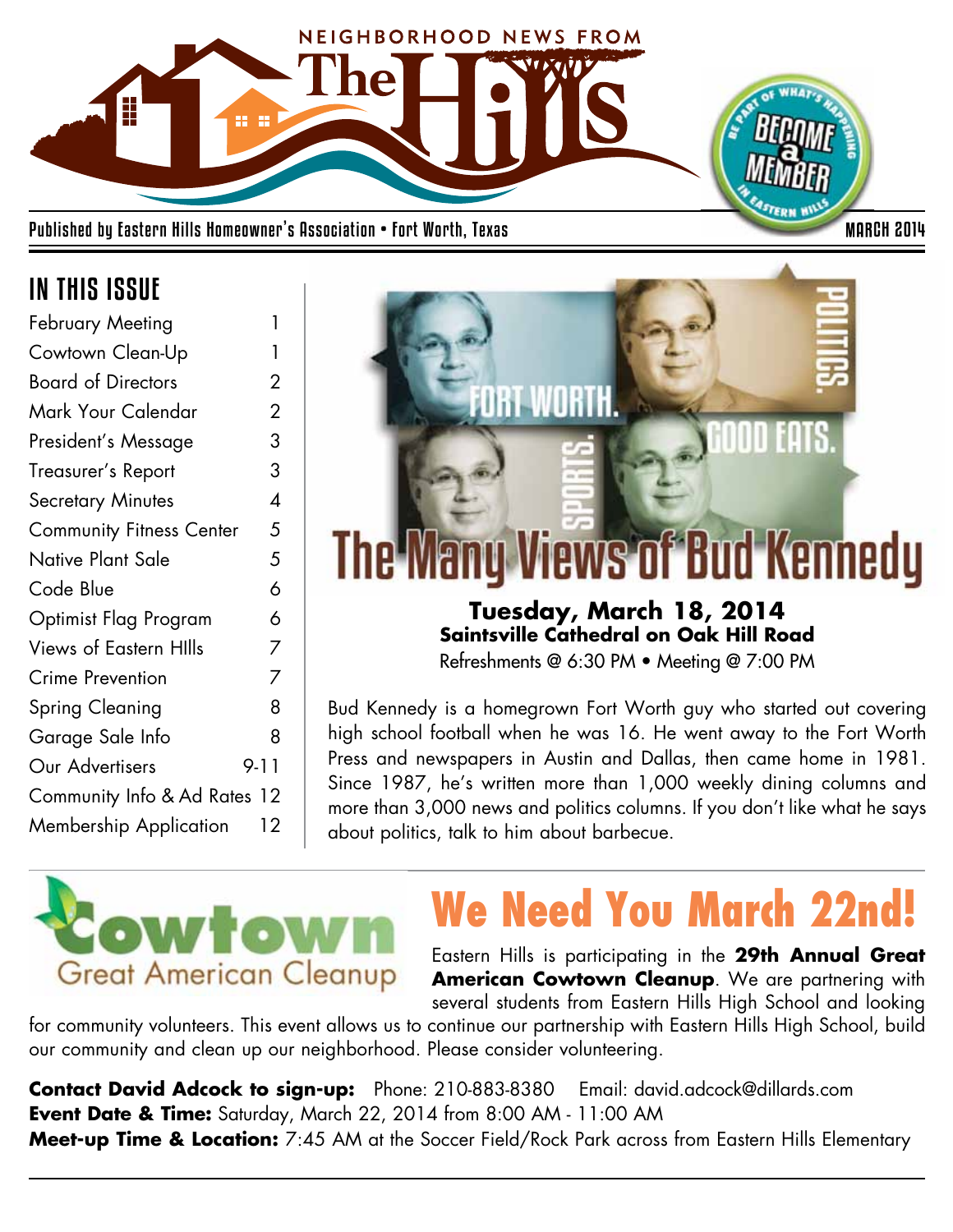## **EXECUTIVE OFFICERS**

**PRESIDENT Roger Woerner** 817-457-7654 rosswo2@swbell.net **VICE PRESIDENT David Adcock SECRETARY Kris Reynolds TREASURER Karen Thompson PARLIAMENTARIAN Derek V. Williams** 817-496-1986 derekvw@swbell.net

210-883-8380 david.adcock@dillards.com 817-457-6034 kreysooner@sbcglobal.net 817-558-4000 kthompson@auldridge.com

**EX OFFICIO George Parker** 817-933-5445 parkerga14@att.net **GENERAL BOARD MEMBERS Governmental Affairs Jean McClung**

817-446-3741 jeanmcclung@att.net **Program / Events Joan Duff** 817-446-1761 joanduff@sbcglobal.net **Newsletter / Editor Madelyn Wattigney** 817-903-2583 mcwattigney@gmail.com **Crime Watch Leroy Frantz** 682-224-9066 thefrantz@att.net **Beautification/Parks Rita Lucio**

817-654-9979 gallritia@gmail.com

**Patty Keel** 817-507-3719 patty6string@hotmail.com **Public Works/Code Compliance Dub Holcomb**  817-451-0303 dubrfred@sbcglobal.net **Food Coordinator Debbie Woerner** 817-457-7654 debwo2@swbell.net

### **COMMITTEE MEMBERS**

**Welcoming David Adcock** 210-883-8380 david.adcock@dillards.com **Get Well Bereavement Dalana Zacha**

817-446-1844 dlzacha@sbcglobal.net

**Polly Lovett, Asst** 817-451-3398

**Historian Available Website Available**

**Outreach Patty Walker** 817-457- 0576 danpattyw@aol.com

# Mark Your **CALENDA**

## **EHHA General Assembly**

Tuesday,March 18, 2014 Saintsville Cathedral Refreshments at 6:30 PM / Meeting at 7:00 PM.

**Captain's Meeting** Monday, March 31, 2014, 6 PM Handley Recreation Center

**Cowtown Clean-Up** Saturday, March 22, 2014 8 AM – 11 AM (See page 1 for more information)

**Art on the Greene** March 21 - 23, 2014 Richard Greene Linear Park, Arlington, TX www.artonthegreene.com

### **Fort Worth 17th Annual Zoo Run**

Saturday, March 29, 2014 Fort Worth Zoo fortworthzoo.org

**Race Week at Texas Motor Speedway**

April 3 – 6, 2014 www.texasmotorspeedway.com

**BRIT's Farmers Market** Saturday, April 5, 2014, 10 AM – 2 PM Botanical Research Institute of Texas www.brit.org

**MAIN ST. Fort Worth Arts Festival** April 10 – 13, 2014 www.mainstreetartsfest.org

**Texas Sized Easter Celebration**

Saturday, April 19, 2014 Stockyards National Historic District fortworthstockyards.org

**Prairie Fest @ Tandy Hills Natural Area** April 26, 2014, 11 AM – Sunset www.tandyhills.org/fest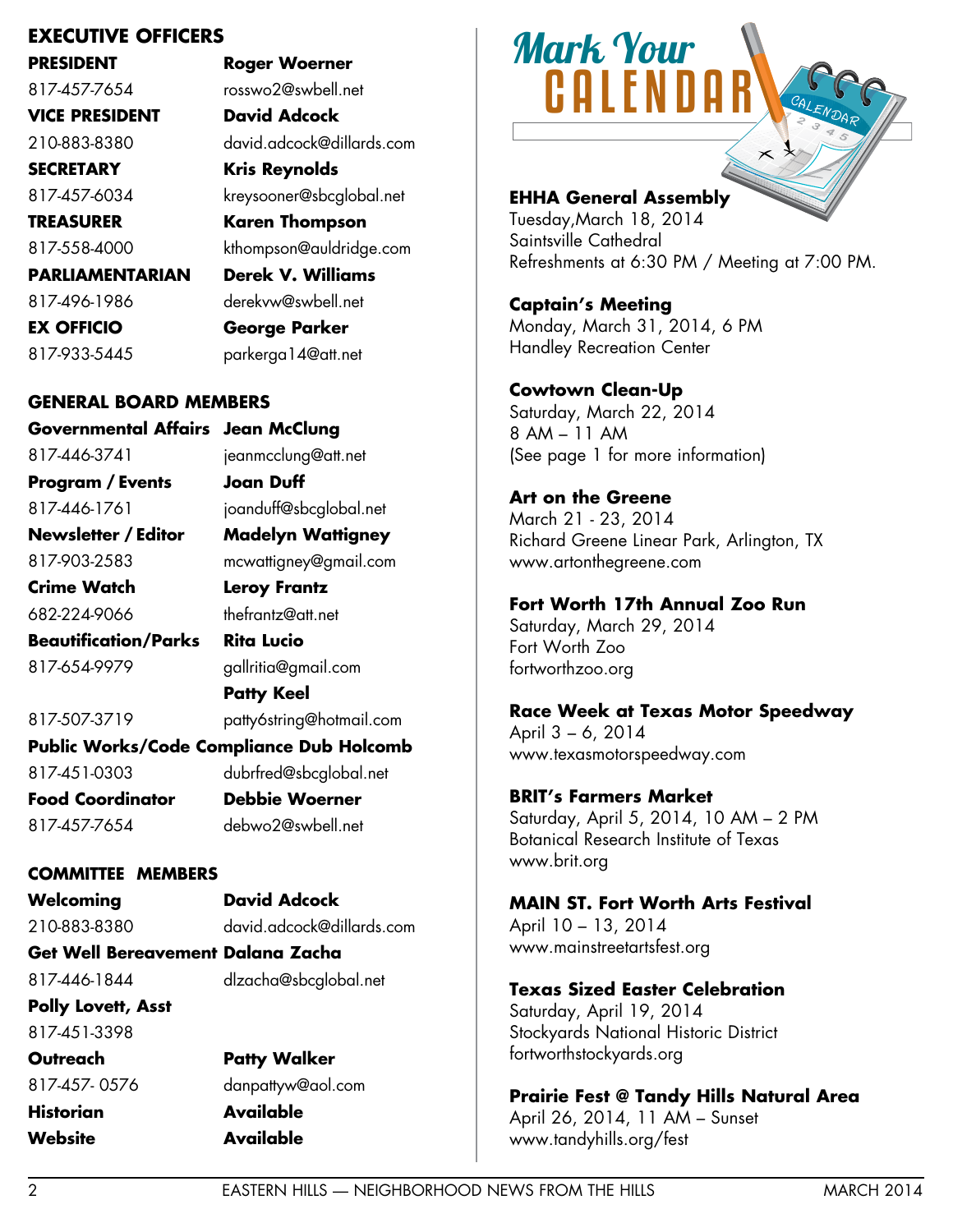

The meeting last month was a lot of fun. This month we have Bud Kennedy from the Star Telegram speaking to us about his experience as a food critic.

If you haven't turned in your membership dues, this meeting would be a great time to do so. We also have our Cowtown Cleanup this month and we will have more info at the meeting for anyone still interested.

See you Tuesday the 18th, 6:30, Saintsville Cathedral on Oak Hill with your covered dish. This month's door prize has a cooking theme. Remember ... BRING A FRIEND OR NEIGHBOR !!!



#### **Eastern Hills Homeowners Association** Profit & Loss February 2014

|                                      |   | Feb 14    |   | Jan - Feb 14 |
|--------------------------------------|---|-----------|---|--------------|
| Ordinary Income/Expense              |   |           |   |              |
| Income                               |   |           |   |              |
| Advertising                          | s | 260.00    | s | 260.00       |
| Membership dues                      |   | 1,085.00  |   | 1,085.00     |
| Total Income                         |   | 1.345.00  |   | 1,345.00     |
| Expense                              |   |           |   |              |
| Meeting expense                      |   | 129.08    |   | 129.08       |
| Printing expense                     |   | 771.05    |   | 771.05       |
| Rent Expense                         |   | 0.00      |   | 848.00       |
| <b>Total Expense</b>                 |   | 900.13    |   | 1,748.13     |
| Net Ordinary Income                  |   | 444.87    |   | $-403.13$    |
| Net Income                           |   | 444.87    | s | (403.13)     |
|                                      |   |           |   |              |
| Cash in Bank<br>Wells Fargo Checking | s | 5.038.68  |   |              |
| Wells Fargo CD                       |   | 2,776.53  |   |              |
| Woodhaven CD                         |   | 7,250.65  |   |              |
| Total cash in bank                   | s | 15.065.86 |   |              |

# EHHA MEMBERSHIP

Eastern Hills Homeowners Association has, since the 1980s, worked incredibly hard with volunteer resources to represent our community. To show your support, it is vitally important that you not only join us for our general meetings, but that you also contribute to our group by paying your annual dues. If you're a resident of Eastern Hills, you are eligible to join the association. You can use the form on the back of this newsletter to complete your membership. EHHA delivers this newsletter to more than 400 households, all of whom are potential members. At only \$20/year per household we are asking for you to contribute to show your commitment to Eastern Hills Homeowners Association's activities and to show your willingness to support the work of our association.

## **2014 EHHA MEETING SCHEDULE**

| March 18      | June 17   | September 16 |
|---------------|-----------|--------------|
| April 15      | July $15$ | October 21   |
| <b>May 20</b> | August 19 | November 18  |

Refreshments @ 6:30 PM Meeting @ 7:00 PM **Saintsville Cathedral on Oak Hill Road**

**Mark Your Calendar & Plan To Attend**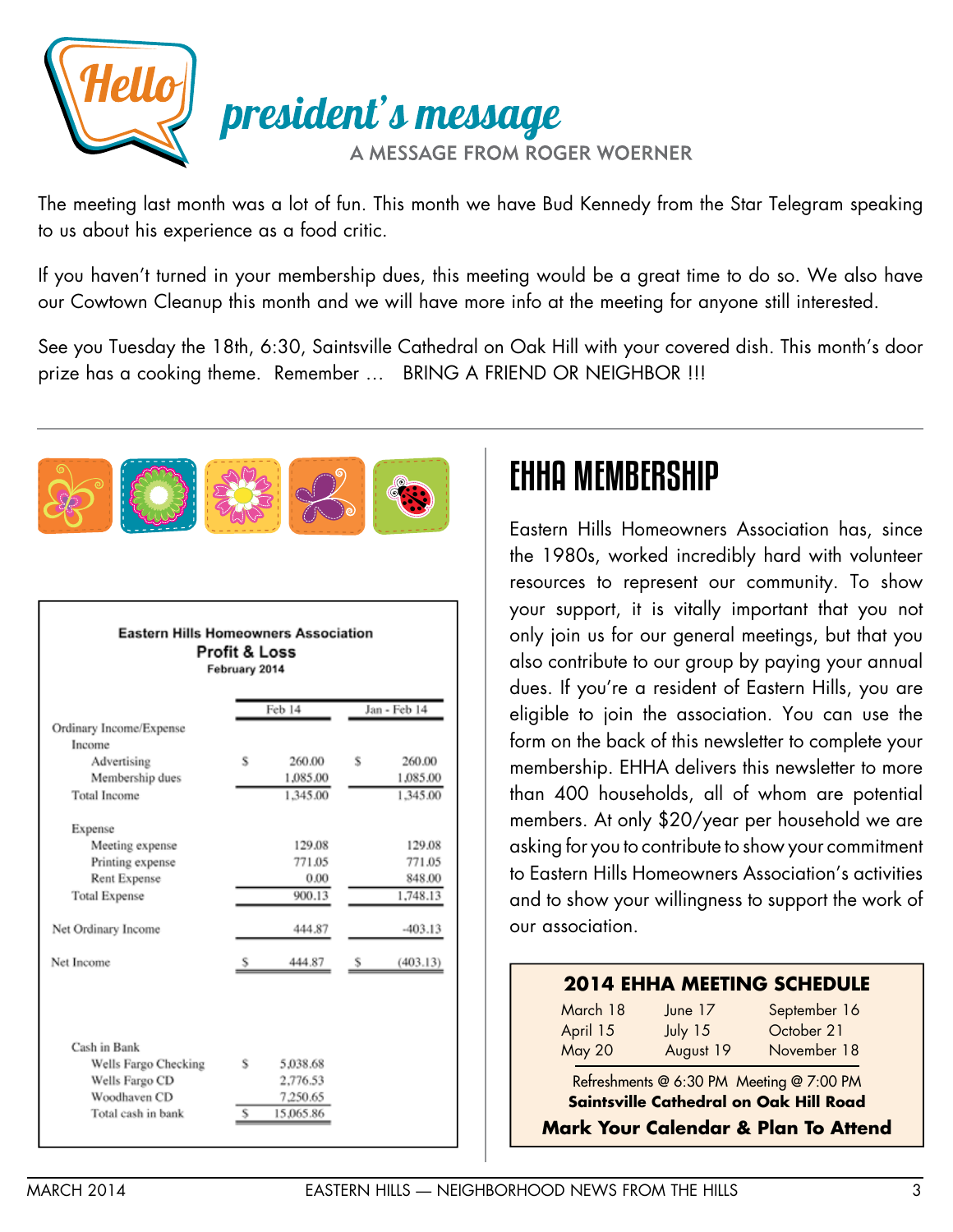## Secretary Minutes for February 2014

## *RECORDED BY KRIS REYNOLDS*

Roger Woerner called the meeting to order at 7:05pm, and introduced the guest speaker, our

neighbor George Hedrick. George began his informative dissertation regarding the development of Eastern Hills starting in the 1940-1950's when the land was beginning subdivision. The homes were required to be 65-80% brick, approximately 1500-3000 square feet, and have a rear-entry garage. The homes originated in the Weiler/ Blue Ridge intersection and area, with people in the 30-40 year old range, post-war and depression eras, some with military backgrounds. There were tales of many doctors and lawyers coming to this prestigious area, many having graduated

from Poly and Handley High Schools. In the 1960's, most of the dead-end streets were becoming thoroughfares through the neighborhood, and the "turnpike" (now I-30), was built nearby to connect Fort Worth and Dallas. Along with the swelling of the neighborhood population came Eastern Hills' own elementary and high schools. Famous names from the business side of Fort Worth lived here, along with many TXU and General Dynamics (Lockheed) personnel. The neighborhood continued to grow and expand into its present street structure

in the late 60's, and this is where George stopped. Roger Woerner and Lee Frazier, both very early residents, confirmed that they could remember when all the streets were dirt roads, and there were plenty of copperheads in the area. Everyone enjoyed the history lesson, and hopes that George will return soon to tell us about the 1970's forward.

Danny Scarth was introduced and gave a brief status regarding the City Manager finalists, all of whom have viable experience. He also mentioned the May

14 Bond Election, which may include some area street repairs and storm drains. When asked about



George Hedrick, Guest Speaker

the gaming room on Jill/Brentwood Stair, he informed us that it is sometimes difficult to discern legal vs illegal operations. He did reiterate that Code Compliance and FTW Police are diligently working to ensure that no illegal activities are going unnoticed or unpunished.

In miscellaneous business, Dub Holcomb mentioned that the next patroler class was the 3rd Saturday

in May. Lee Frazier suggested that we should leave the foxes and coyotes alone. David Adcock detailed the benefits of NextDoor.com, praising the ease of communicating through this non-profit website. They do have an incorrect map of Eastern Hills, which we will get fixed so that our west-of-Weiler neighbors will be rightfully included in our group. LaWayne Hauser mentioned the eyesore and trash issue regarding the Dollar Store litter on Brentwood Stair. This will be addressed on Cowtown Cleanup Day, but may need some additional follow-up on a year-round

basis. She and David also spoke about the Optimist Club Flag Program and its benefit toward helping our youth, not to mention how our neighborhood is transformed with visible patriotism on five holidays throughout the year. We have applications: \$25.00 per year. Lynelle Dye reminded us that the Eastern Hills Fitness Center is open M-F 6:30- 8:30 and 3:35 - 6:00 PM for our use, with a variety of machines and workout possibilities, available to all of us! Henrietta Bailey reiterated that, if we see

> something wrong or needing attention from outside the neighborhood (like Code Compliance), we can be making those calls ourselves, instead of waiting for the next neighborhood meeting, in an effort to get the ball rolling as soon as possible.

> Reverend Pace bragged that he brought 4 neighbors with him towards meeting last month's challenge, which appeared to be the best individual effort! Thanks to everyone who inspired another neighbor to attend! Patty Walker was the winner of the amazing Door Prize for February, out

of 53 attendees, and the meeting was then adjourned.

*[photos by Madelyn Wattigney]*

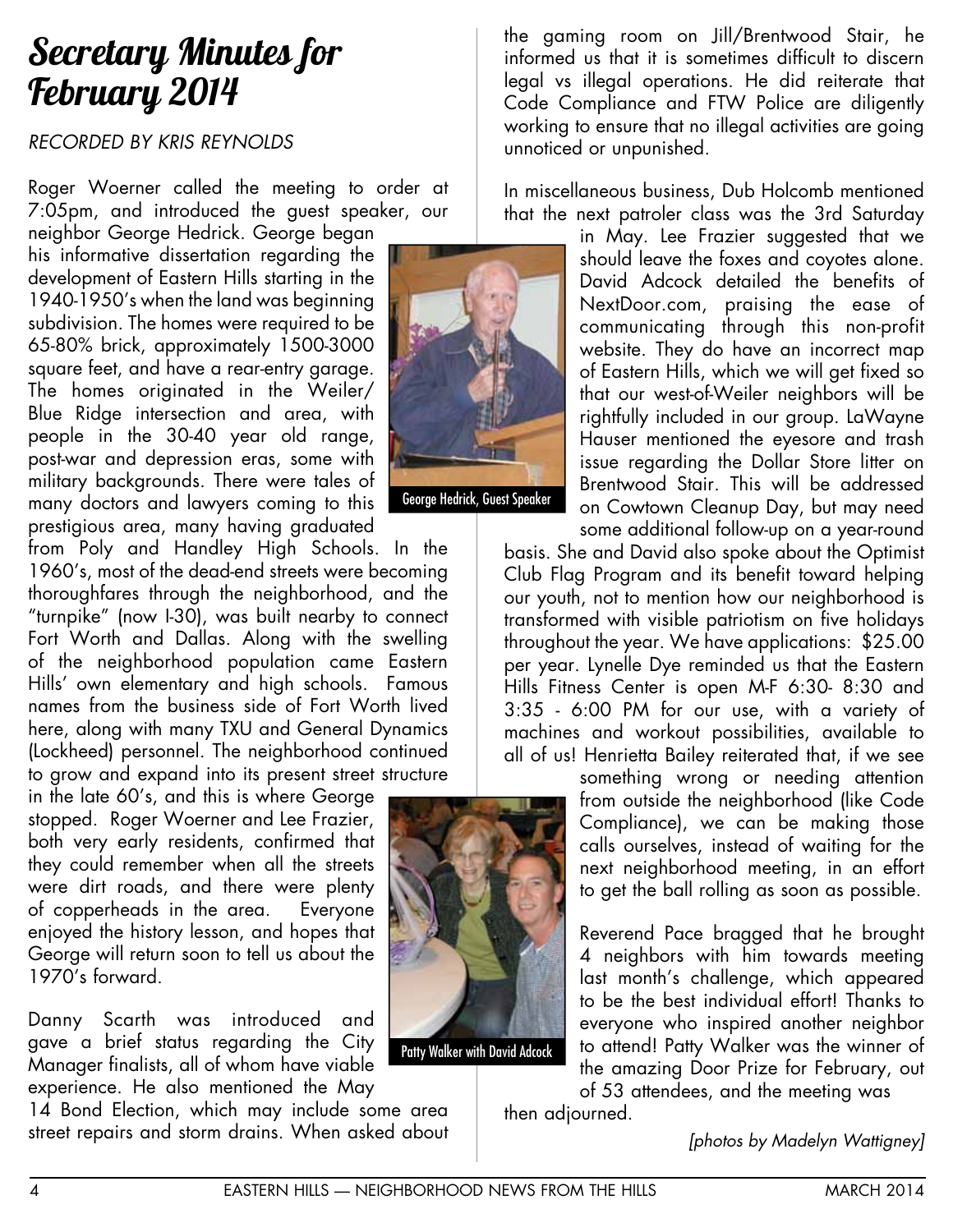# Eastern Hills Community Fitness Center

The Eastern Hills Community Fitness Center is designed as a total fitness and wellness community center to benefit Eastern Hills High School faculty and staff, students, parents and the adjacent community.

The fitness center is open Monday - Friday

- Mornings 6:30 8:30 AM
- Afternoon/Evenings 3:35 6:00 PM

 *Hours effective until June 3, 2014*

The fitness center is only to be used during open facility hours by people with approved admittance. To use the facility you must purchase an ID Card (\$5.00 - one time fee) and complete a mandatory Liability Waiver at the fitness center.

## **Location:**

5701 Shelton St. Fort Worth, TX 76112 Office: 817-815-4087

## **Karry Millette**

Community Wellness Coordinator Fitness Center Director

# GET INVOLVED!

Volunteer at Meetings, Be a Newsletter Courier, Keep the Neighborhood Safe!

> **Contact Kris Reynolds at: kreysooner@sbcglobal.net**



# Water Conserving Plant Sale

Texas SmartScape has teamed up with The Home Depot, Weston Gardens, and cities in the DFW Area to bring you savings on Native Texas Plants!

Texas SmartScape will be hosting several plant fairs across the metroplex this spring that will offer offer you great savings on select varieties of low-water-use plants that will thrive in the Texas heat. In addition to the discounts on select native and adaptive plants, you can talk with a master gardener or irrigation specialist and get ideas and tips for landscaping in North Central Texas.

More than half the typical household's summer water use goes to watering the lawn and garden. Converting to a water-efficient landscape through proper choice of plants and careful design can reduce this use by up to half. Native and adapted plants require a lot less water once established.

## **www.txsmartscape.com**

## **Save Money! Save Water!**

## **All Events Take Place 8:00am - 12:00pm**

**March29th** Home Depot #6814 7100 North Freeway, Fort Worth, TX 76137

**April 12th** Home Depot #6568 1725 N. US Hwy 287 Mansfield, TX 76063

**April 26th** Weston Gardens 8101 Anglin Dr. Fort Worth, TX 76140

**May 3rd** Home Depot #554 201 Road to Six Flags, Arlington, TX 76011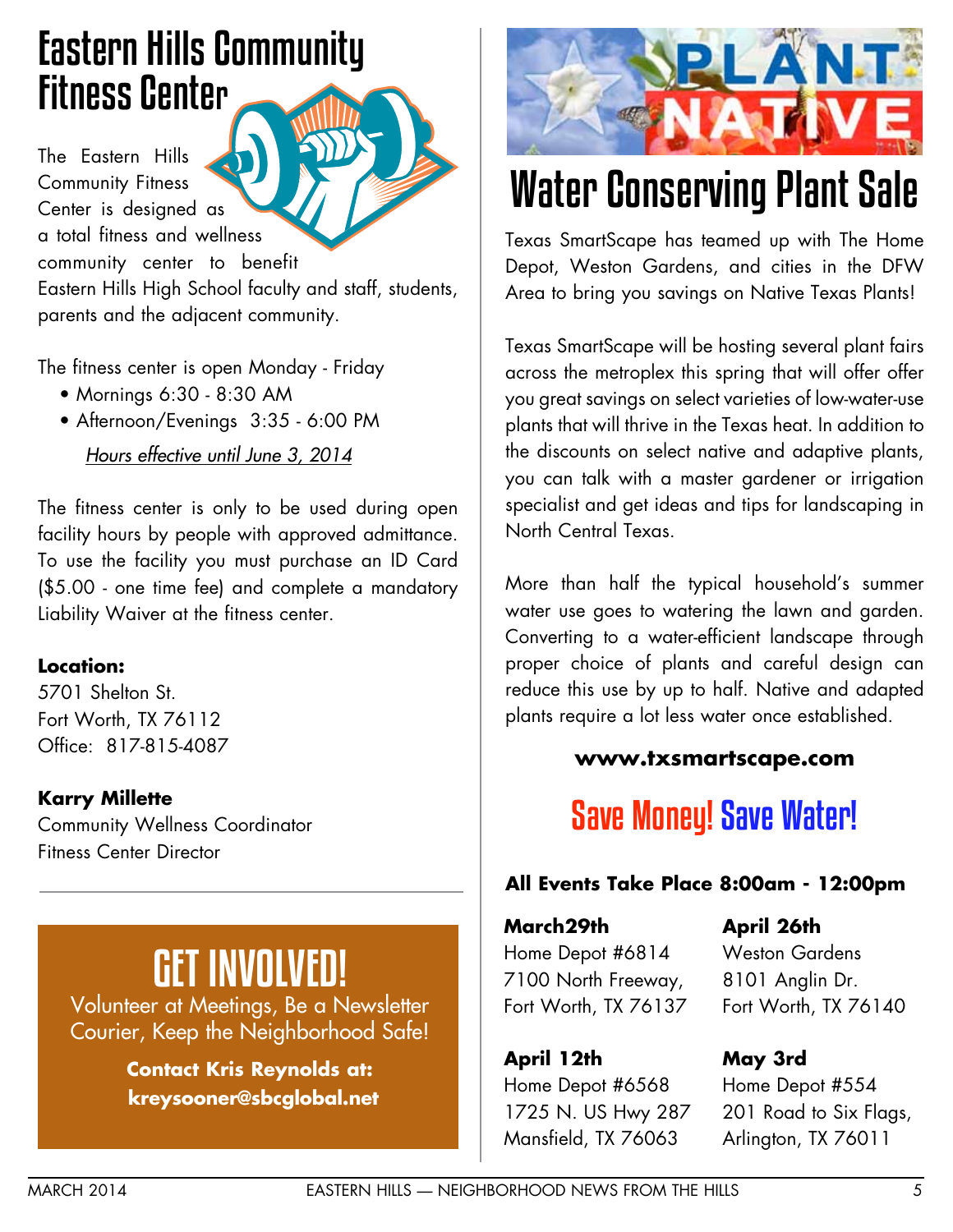

A new Code Blue class just ended, with 5 graduates! We just need to keep moving forward, trying to secure more patrollers in our neighborhood. Our patrols really help in keeping crime to a minimum. Eastern Hills has been relatively crime free, however, school is out for Spring Break, so be on the lookout for mischievous kids in our area. On the last holiday, 12 kids made some bad decisions and were picked up in Eastern Hills for wrongdoings. Be alert.

Dub Holcomb Code Blue Captain, Eastern Hills 817-451-0303

## **Citizens on Patrol Training**

The next Citizens on Patrol training will be May 17, 2014. Applications are available online at www.fortworthpd.com or at the Easter Lancaster Police Sector. For additional information please contact Code Blue Coordinator, Freddie Holcomb at 187-392-4848 or email Freddie.Holcomb@ fortworthtexas.gov.

## **Help fight crime in Eastern Hills! Join Code Blue: Citizens On Patrol**.

One Small Positive Thought In The Morning Can Change Your Whole Day.



# Be Patriotic. Support Local Youth. Fly The Flag.

The Breakfast Optimist Club of East Fort Worth is proud to place an American flag in the yards of East Fort Worth residents on the following five "Flag Holidays."

- **Presidents Day Flag Day** 
	- **Memorial Day**
- **Fourth of July Veteran's Day**

The cost is only \$25 per year. All proceeds are used for programs benefitting the youth of East Fort Worth. Join over 330 of your eastside neighbors by showing your patriotism and supporting the youth in your area.

### **For additional information please contact:**

Jim McCombs Phone: 817-929-9074 Email: info@fly-the-flag.org

Or simply mail your \$25 payment along with your name, address and email. to:

## **Optimist Flag Program**

9015 Hunters Glen Trail Fort Worth, TX 76120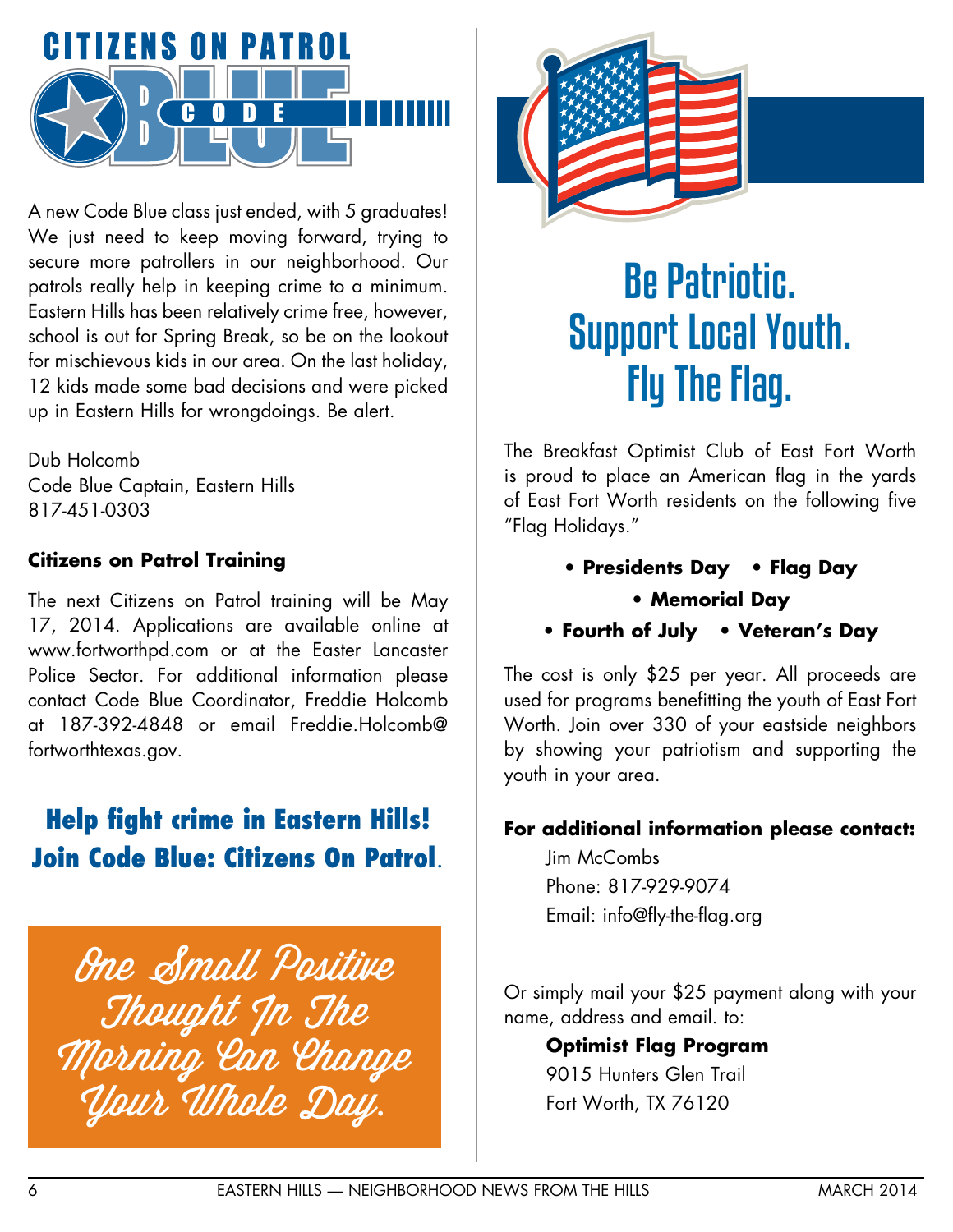# SHARE YOUR VIEWS OF EASTERN HILLS

## *Newsletter Seeking Photos From Our Neighbors.*

Everyone has a view of Eastern Hills. News from the Hills wants your photographic view of our fascinating community. The photos will be used in a section titled "Views of Eastern Hills" to showcase images by local residents. We will publish a collage of photos each month, selected from images submitted to News from the Hills.

## **Here are the guidelines:**

- Open to all Eastern Hills residents.
- Send your photo as a JPEG image to mcwattigney@gmail.com
- Photos should have been taken within the last 4 months.
- Tell us a little bit about the photo and why it says "Eastern Hills" to you.
- Photographers will be fully credited.
- Deadline for every newsletter issue is the 5th of each month.

## **CRIME PREVENTION**  *One crime is one too many!*

Anyone who follows the neighborhood crime statistics is aware there can be seasonal spikes in crimes. With this in mind, please continue to be vigilant to keep Eastern Hills a safe and crime free place to live. Remember, the best defense against crime is a close-knit community.

As always, our faithful Citizens on Patrol play an important role with their daily neighborhood patrols. Their extra eyes and ears help deter many crimes. But the police and COP can't be everywhere, so we count on residents to call in when they see something suspicious.

Sometimes people seem hesitant to dial 9-1-1. But that is what it is there for. The police would rather

respond to a citizen call and find that it was not a true emergency than not get the call, resulting in a burglary. A robbery. Or worse!

Luckily our stats are small compared to other neighborhoods and those fewer incidents have been attributed to our patrol program and crime watch efforts, but we can always do better.

In our busy lives full of distractions, it is easy to forget to take extra security precautions. Here are a few key points to remember:

- Report any suspicious activity and unrecognized vehicles on our streets.
- Keep your porch and yard lights on at night.
- Keep your garage doors closed.
- Lock your vehicles and put all items out of sight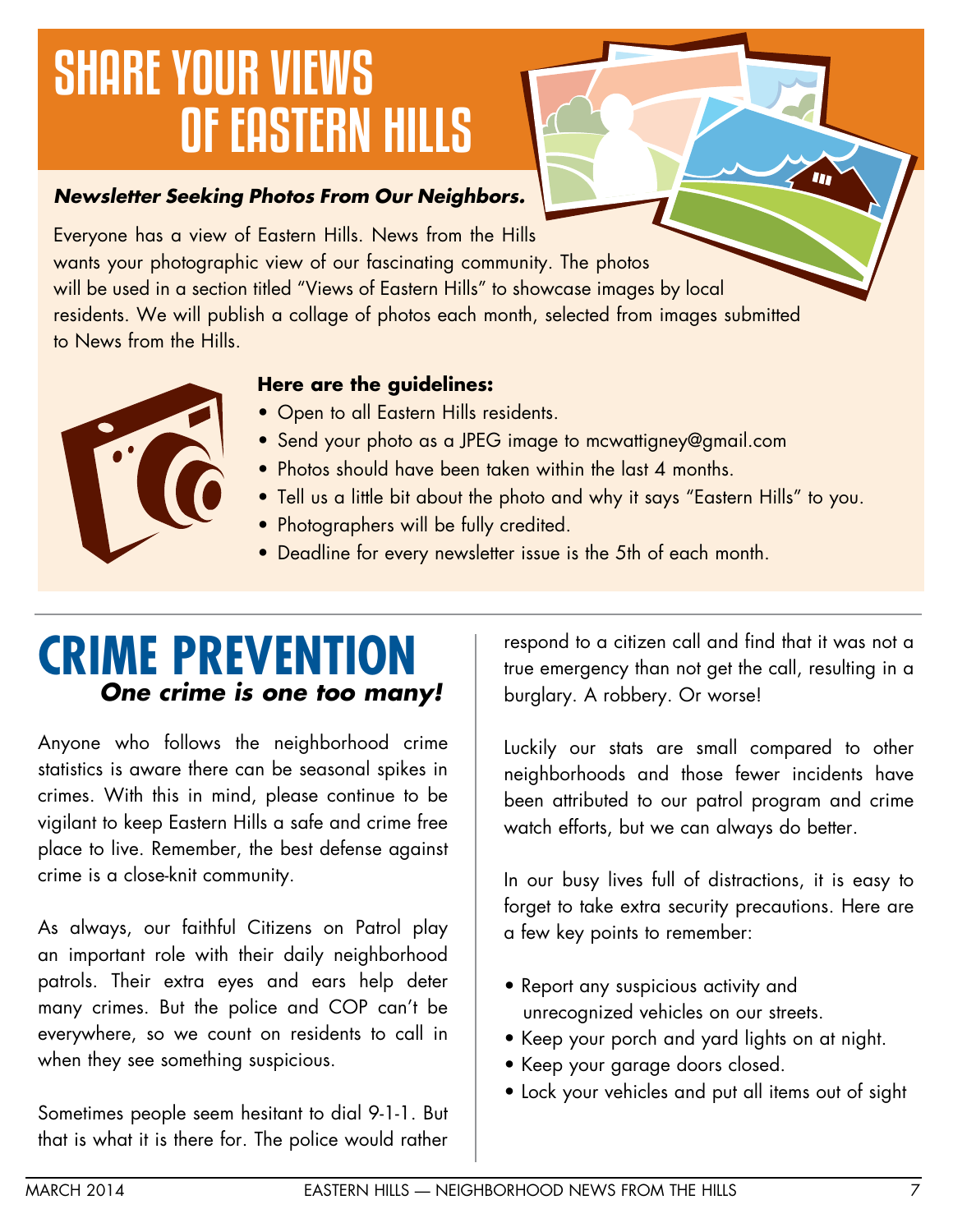# Spring Cleaning & Bulk Trash Pick-Up

With spring upon us, it's time to get our yards ready for another growing season. Since there's always plenty of clean up involved, here are some reminders about what to do with all your winter yard debris . Yard trimmings, along with the regular trash, are placed at the front yard curb and are picked up every Thursday in Eastern Hills. Trimmings can be placed in the large paper yard bags or بالأمادر خيادناد can be bundled up with string or twine, but can be no longer than 4 feet in length or over 40 pounds. Large tree and shrub limbs can be no longer than 8 feet and no larger than 4 inches in diameter per limb.

The 2th Monday of every month is our neighborhood's monthly bulk pick-up date. You can place items at your curb as early as 6:00 p.m. the Friday before, but no later than Monday at 7:00 a.m. Crews have until the following Saturday by 5:00 p.m. to pick up the items. This is when you can throw out old equipment, weathered lawn furniture, matteress and such. Bulky item pick-up is limited to 10 cubic yards (about eight feet long, six feet wide and six feet tall)

> For additional information and a complete list of rules governing Bulk Trash Pick-up please visit the city's website at **www. fortworthtexas. gov/solidwaste** ve.



## **Maybe it's time for a bit of Spring cleaning.**

**Clear out your closet, organize your garage or simply get rid of the items you have not used in the past year. Turn your unwanted stuff in to CASH at the**

## **Spring Neighborhood Garage Sale**

## **May 2 & 3, 2014**

## **Sign Up Now!**

**Contact Kris Reynolds for more information and regarding your garage sale permit. Phone: 817-457-6034 Email: kreysooner@sbcglobal.net**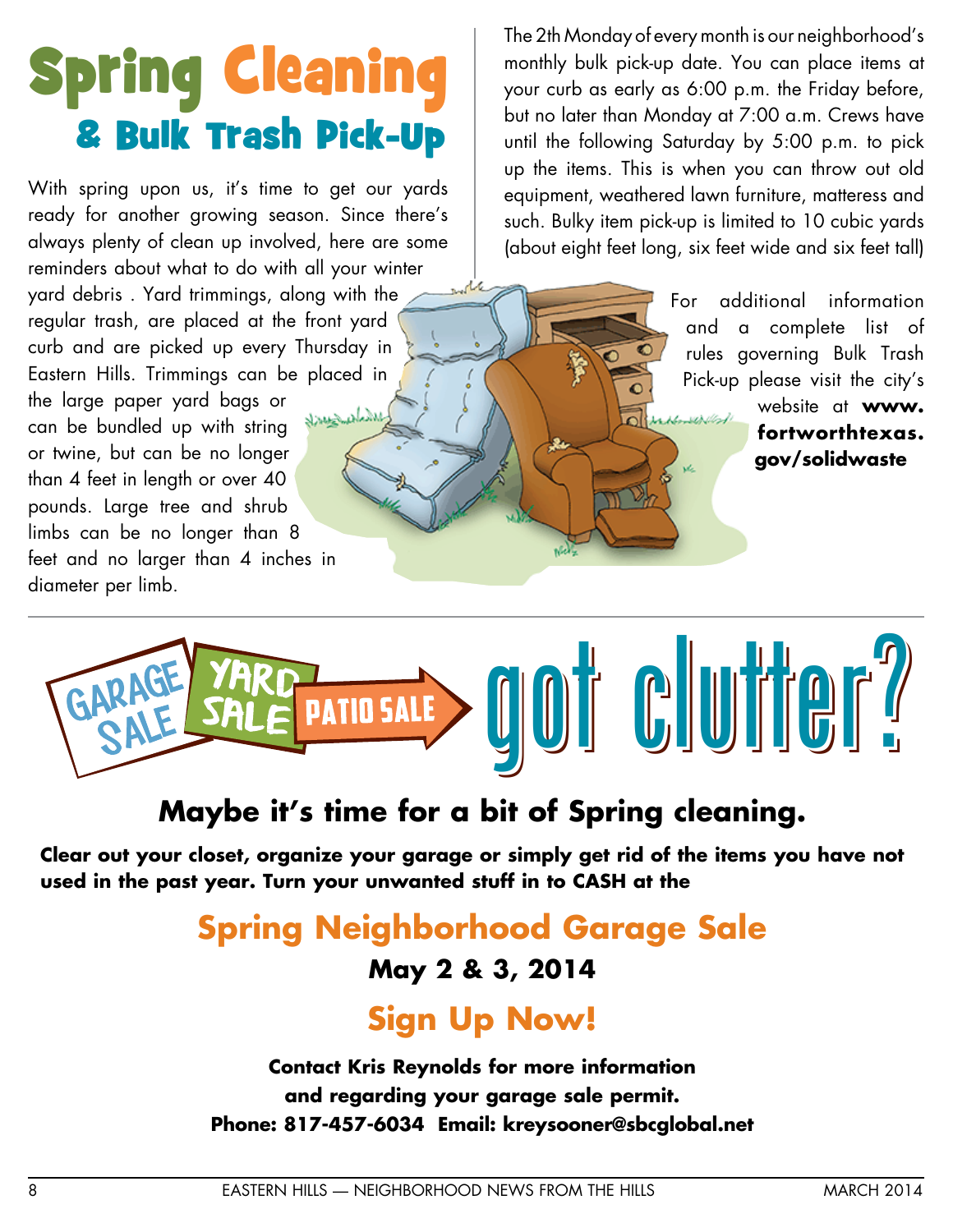



## WANT AN E-NEWSLETTER? **& More Neighborhood Info delivered Via Email**

**Contact Roger Woerner at rosswo2@swbell.net**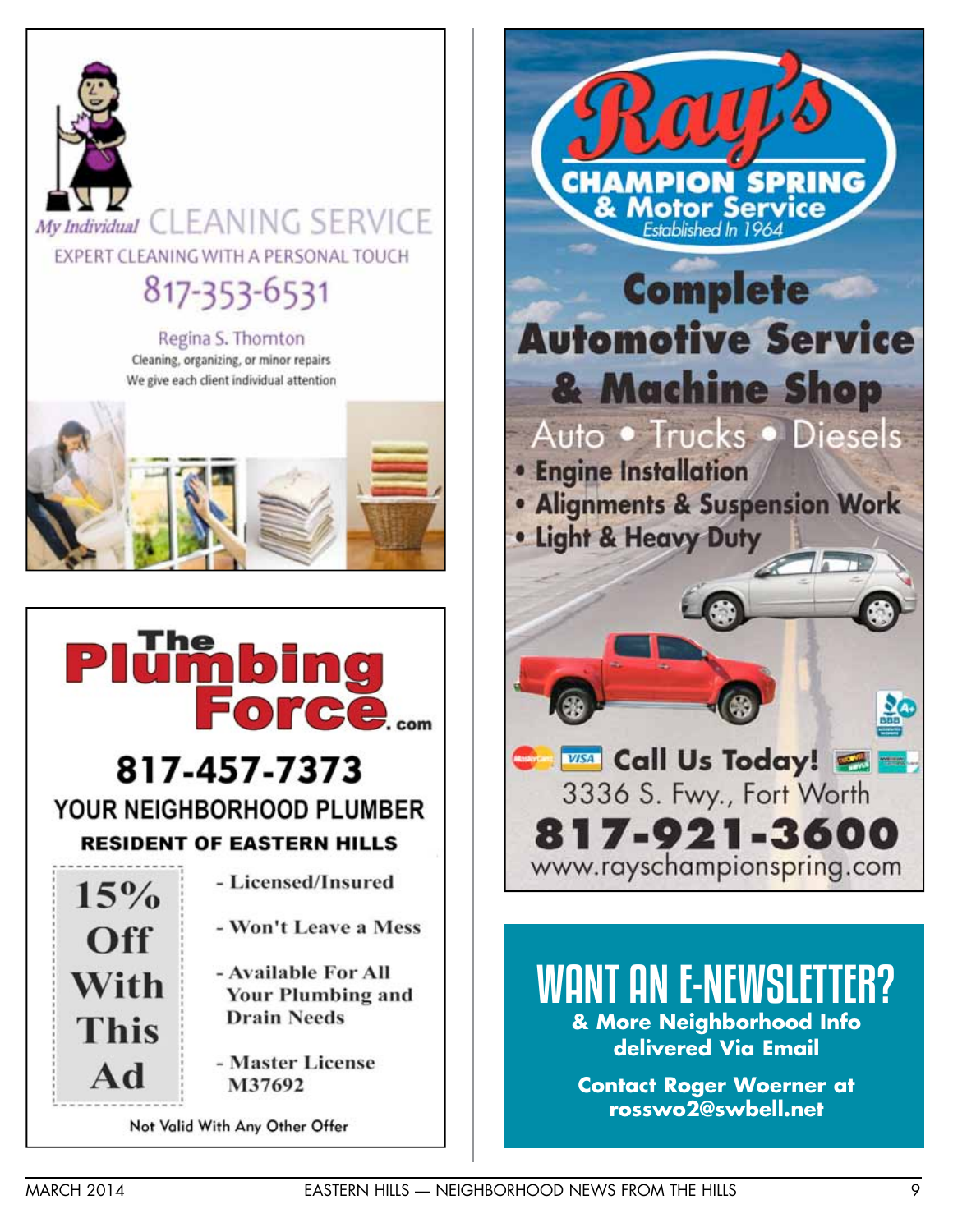## **SUPPORT THE COMPANIES THAT HELP SUPPORT EHHA**



- 5621 Bridge Street -



**State Inspections** 





Owner

6705 Meadowbrook Dr Fort Worth, TX, 76112 817.496.9116

> TONY D BLAUVELT, AAMS® **Financial Advisor**

**Edward Jones** Making Sense of Investing



Interlochen Village 1004 N Bowen Road Arlington, TX 76012-2838 Bus: 817.276.8508 T.F. 800.336.6404 Fax 888.265.2892 Hm. 817-261.7254 www.edwardjones.com

"It's a beautiful day in this neighborhood."

### **AFFORDABLE EASTSIDE PLUMBING**



"The Best in Plumbing Service"

 $(817)$  451-1018

**DEWAYNE TAYLOR LICENSED & BONDED M-8985** 



## "YOUR COMPUTER GUY!"

Your Very Own Personal Computer Tech & Tutor!

We sell High Quality used desktop & notebook computers, perform upgrades, make repairs, & take trade-ins, as well!

PERSONAL TUTORING & INSTRUCTION **MICHAEL E SCHOONOVER** Comp TIA A+ Technic 817-535-1416

**KIRK, RICHARDSON & POOLE, P.C.** Certified Public Accountants

Accounting, Income Tax & Auditing Serving The Eastside For Forty Years

7559 John T. White Rd 817-451-7406 Fort Worth, TX 76124

**HOME REPAIR & REMODELING ESTIMATES & IDEAS ARE FREE PLEASE CALL MICHAEL VALENTINO** 817.457.6706 Home 817.226.8274 Cell

mickalv@sbcglobal.net EHHA Member DEGREE IN APPLIED DESIGN SPECIALIZING IN WOOD -- CUSTOM DESIGN - CARPENTRY OF ALL TYPES -DECKS & FENCING - DOORS & WINDOWS - DAMAGED **WOOD REPAIR - ARBORS & GATES - PERGOLAS &** TRELLISES-WEATHER PROOFING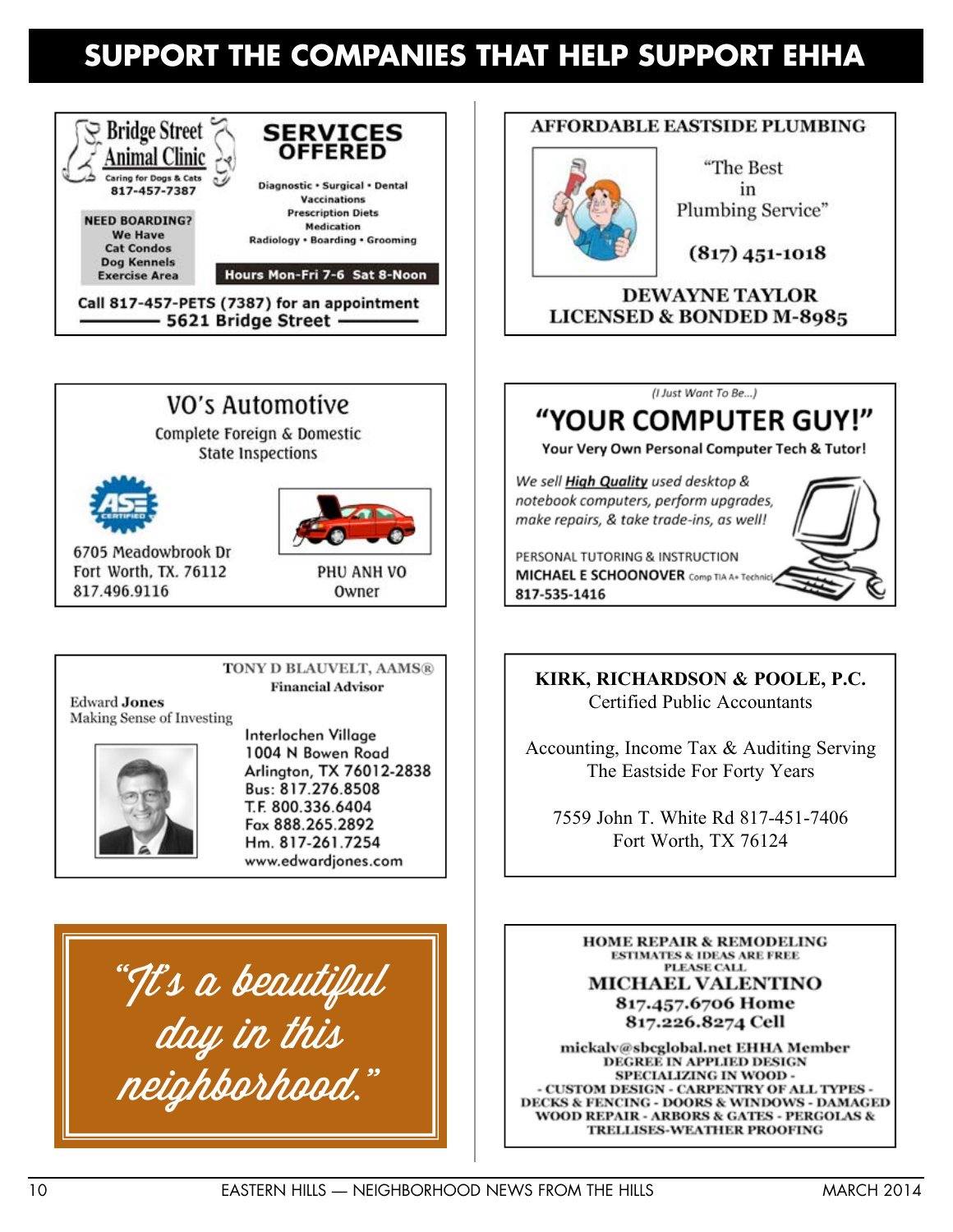Phillip D. Dye, AIA, RID phillip.dye@LDAarchitects.net



**Larsen Dye Associates Architects** 114 West Irving Boulevard Irving, TX 75060-2917

Architecture + Planning + Interior Design Member: American Institute of Architects 972.251.1330 office 817.271.8231 cell

LDAarchitects.net





BY APPOINTMENT : TUESDAY - SATURDAY

DoggyStylesbyChris.com





**Full Service** Tax. Bookkeeping & Payroll arwin J



5733 Monterrey Drive Fort Worth, Texas 76112-3901 817-446-0288 V Fax 817-446-7688



## **Would You Like To See Your Ad In This Newsletter?**

**Contact the Editor: mcwattigney@gmail.com**